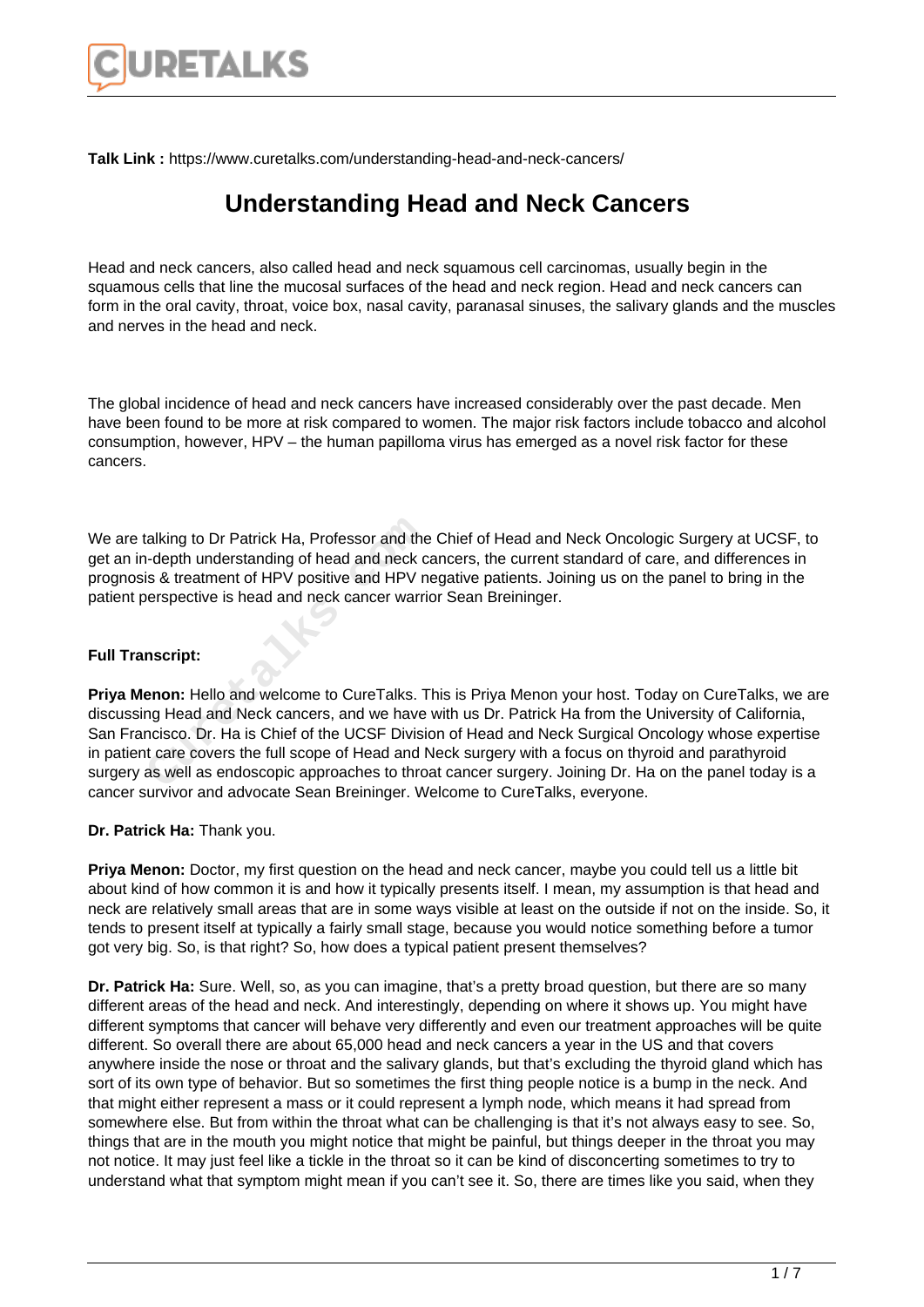

can choose, may present early but there are oftentimes unfortunately when they can be hidden, and you wouldn't be able to notice it until later on.

**Priya Menon:** Okay. So, head and neck are practically quite new for me, and I've been reading up for this show. So, what are some of the risk factors and is there any screening that is recommended for patients?

**Dr. Patrick Ha:** So, the biggest risk factor that we know of is smoking and as you can imagine the smoke would interface with all the different areas of the head and neck, whether it's the nose, the mouth or throat, the voice box. So, all those areas are at risk and that's a quite high incidence of head and neck cancers in the patients who are consistent smokers. Alcohol also can play a role while it's much less than that of smoking the risk if they are combined then it's even worse. So, there's something about the damage that occurs from both alcohol and smoking that increases it even higher. Lately, I'm sure we'll talk more about it. But HPV has been an increasing risk factor and that generally it is a sexually transmitted disease. So, those sexual practices can sometimes lead to an increased risk. Although it's still quite low in the grand scheme of things. But those are the predominant risk factors. And then there are some genetic disorders, and we will probably get into that but things like Fanconi anemia and there are other susceptibilities that can actually lead to an increased risk of head and neck cancers. But most of the times are required being that it's not a genetic predisposition. It's not passed down from family, different member to family member in that way. So, it's usually, some sort of change that has occurred during one's lifetime. I will say that most of the times, even though smoking and alcohol are very related to this. It isn't uncommon for it to just be sporadic meaning there's no apparent reason. And so, you can't pinpoint a true cause oftentimes.

**Priya Menon:** I know I'm going to reiterate, that you talked about the HPV virus. Can you talk how does these viruses reach a very high level? How do they contribute to or cause cancer formation in this particular setting? And also, maybe you could compare the prognosis as compared to HPV-related and non-HPV cancers?

**Dr. Patrick Ha:** Sure thing. So, I realized I forgot to answer the question about screening. So, we don't really have a great screening tool for the same, the way we do breast cancer mammography and things like that or a PSA test. But one thing that is important atleast for oral cancers, things that happen in the mouth, your dentist, and dental providers have all been trained to screen for these types of cancer. So, that is one way in which people can notice these cancers as they are smaller. When it comes to things like the voice box or tonsils or deeper inside, like I said, they're hard to see. So, there's not a great utility in screening people because it is pretty rare. So, you have to have such a large effort to try to find just a small number of folks. With respect to HPV, we didn't really know about this being a cause of head neck cancer and specifically talk about oropharynx cancer and what that means is the tonsils or the back of the tongue. So, it's very specific to that area at least in the in the US and North America, but we discovered this probably in the early 2000s when the association was noted and it seemed that there is an association with people who had this type of tonsil or tongue-based cancer, who were younger, they tended to be non-smokers. So, we're trying to understand why was this happening in this group that we thought was what should have a low incidence of this cancer and then it was discovered that the cells looked a little like they would in cervical cancer. They had a funny appearance to it and then, so they had the brilliant idea of checking for HPV, and they found it. So specifically, there are many, many different subtypes of HPV and the subtype that is most commonly associated is type 16, although there are some others that account for probably 90% of the oropharynx cancers. And the way it works is that the HPV will integrate and kind of interfere with the DNA of the cells in the tonsillectomies, interestingly it lays dormant for some time. So, it's not like a recent exposure would necessarily lead to cancer but most of the time just delayed by 30, or 40 years. So, the age group of people who get these cancers is not 20-year-olds or teenagers but it's still happening in people who are 40 and above typically. So, we don't know why that dormant period exists but somehow it is able to interfere with the cells' processes and then they turn into cancer later on. In terms of the behavioral differences as you alluded to there is a difference in the type of patient. So, meaning it can be associated with smoking. But oftentimes people who have had this cancer, they don't have the same risk factors, simply the HPV that can cause cancer in a way that may contribute to the fact that the prognosis is also much better. So, more recently we had adopted to and change our staging system to account for HPV-related oropharynx cancer because their survival was just so much different than that of patients who didn't have HPV the same type of **enon:** I know I'm going to reiterate, that youses reach a very high level? How do the And also, maybe you could compare the ?<br>
Cure And also, maybe you could compare the ?<br>
Cure And also, maybe you could compare the ?<br>
Cu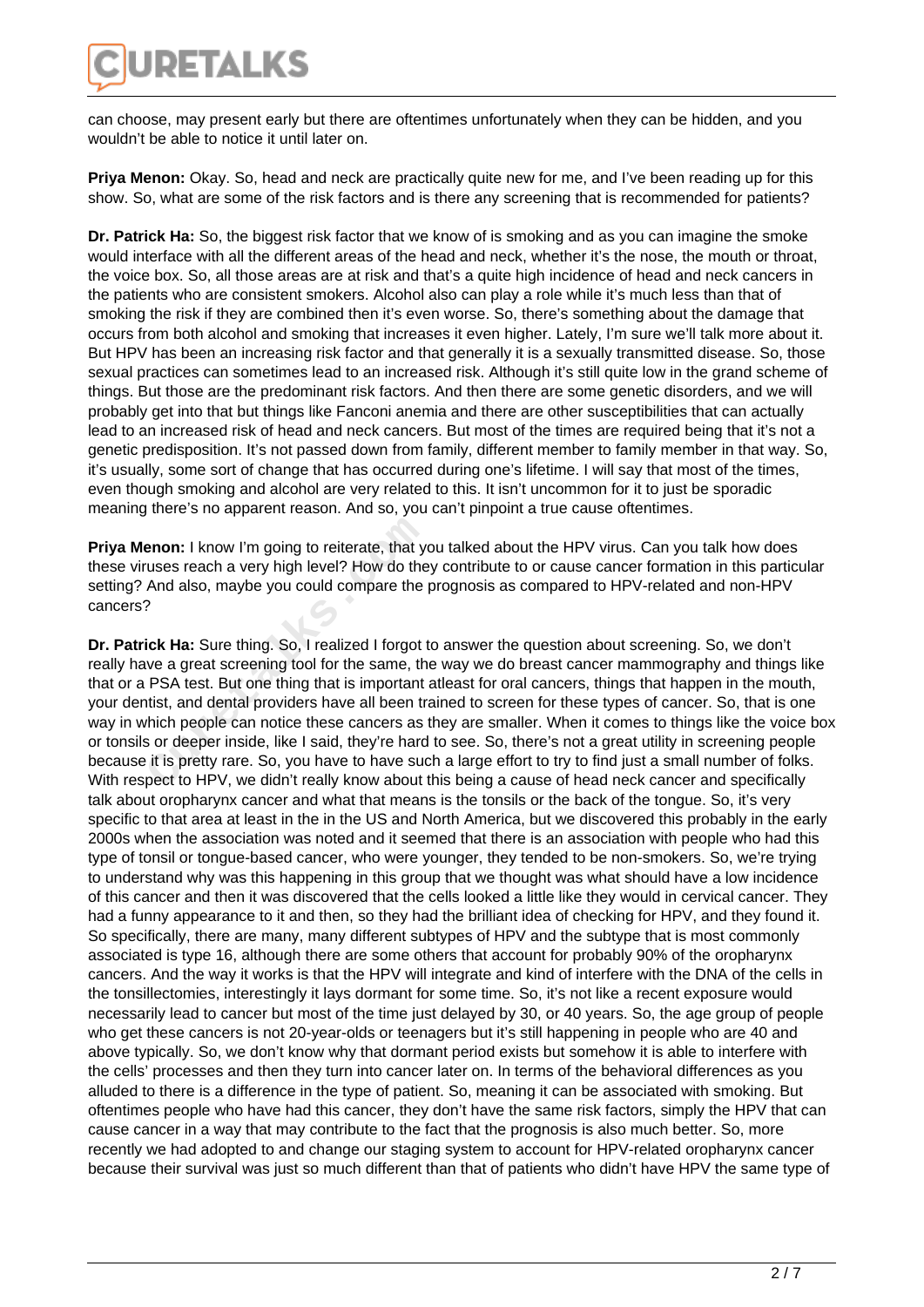

cancer in the oropharynx. So yeah, so the prognosis is much better. And I think what's happening now is there's been this transformation of understanding well, how do we treat it more differently. To date, we've relied on some of the same methodologies whether it's surgery or chemo and radiation, but we haven't really changed that. And so, we have to do that kind of a stepwise fashion if we're going to think about reducing or changing our treatment paradigms. So, there are a lot of clinical trials, and a lot of studies going on in centers across the country and world to see whether we could limit some of the toxicities that we imparted from our treatments and try to maintain that same success in terms of oncologic safety.

**Priya Menon:** Thank you, Dr. Ha. So, before we move on, I just want to get your thoughts also on the HPV vaccination.

## **Dr. Patrick Ha:** Oh, yeah.

**Priya Menon:** It obviously got a lot of public health attention and potential impact also in cervical cancer. What is it's effect on head and neck cancers?

**Dr. Patrick Ha:** So, it's been sort of a slow go because when the vaccine was initially introduced, it was predominately tested in or not predominately but only tested to look for cervical cancer prevention and risk reduction. And we realized that it was the same strains of HPV that can cause cervical cancer. So, our assumption was that it would also help with head and neck cancer, but that wasn't really on the label. It also has a case that head neck cancer doesn't really get a whole lot of press. So, adding that to the label wouldn't necessarily motivate people to vaccinate more heavily or to think more about it. But that being said, more recently, the FDA did come out with the fact that the HPV vaccine would be helpful for head and neck cancer. So that is now on the label. And so, while we don't have historical data because it's going to take 30 to 40 Years once people vaccinate to understand that there's a risk reduction and there's a reduction in incidence, but we fully expect that to occur. Keep in mind that when often people who have tonsil cancer may come in and say, hey should I get the vaccine? And you might say, well, it's a little late because we don't know if there's any therapeutic benefit to it, so it's mostly preventive. So, what I counsel my patients is get your kids, grandkids and everyone around you to get vaccinated because you're sort of an indicator of what could happen and we want to prevent that, but I'm not sure that's really helping the person with cancer at hand. necessarily motivate people to vaccinate<br>cently, the FDA did come out with the fact<br>So that is now on the label. And so, while<br>Years once people vaccinate to understa<br>e, but we fully expect that to occur. Keep<br>ne in and sa

**Priya Menon:** Sounds good. Dr. Ha, now I would get Sean into this discussion. Sean you're a cancer warrior and have had head and neck cancers. It would be great if you could share your story briefly with us.

**Sean Breininger:** Sure. Thank you, Priya so much for having me, and nice to see you, Dr. Ha. Yeah, so my head and neck cancer journey first started with a diagnosis of the genetic disease Fanconi anemia. I was diagnosed with the disease in June of 2011 and by that December, I was undergoing a bone marrow transplant. Fanconi anemia almost certainly led to bone marrow failure or leukemia. It is key to have a transplant before you reach those stages as the transplant becomes more difficult with either diagnosis. Even though I received a transplant, which cured the disease in the blood. I was still at high risk of getting additional cancer. So, since 2011, I've had bladder cancer, which resulted in the removal of my prostate and bladder and over 100 skin cancers, including melanoma. Those with Fanconi anemia are also seven hundred times more likely to get head-neck cancer. So, my risk of head and neck cancer was also higher because of the radiation I received during the transplant. Since 2015, I have had ten head and neck cancers, three on my gums, one on my inner cheek, two on my lips, and two on my tongue with one of those resulting in the removal of the left side of my tongue and because of metastasis removal of the left lymph nodes in my neck. I've also had two throat cancers with the second diagnosis that needed chemoradiation to treat it. I'm seen both by an ENT and an oral surgeon on a regular basis. The medium lifespan for those with Fanconi anemia is 33 and I'm currently 43 and there's not a day that goes by without me wondering when the next cancer will be diagnosed as almost certainly that will happen. But I remain hopeful that we will find even better diagnostic treatments for catching cancer in its earliest stages, as currently, that is the best way for increasing my chances of survival.

**Priya Menon:** Thank you. Thank you, Sean, for that. Are you currently on any treatments?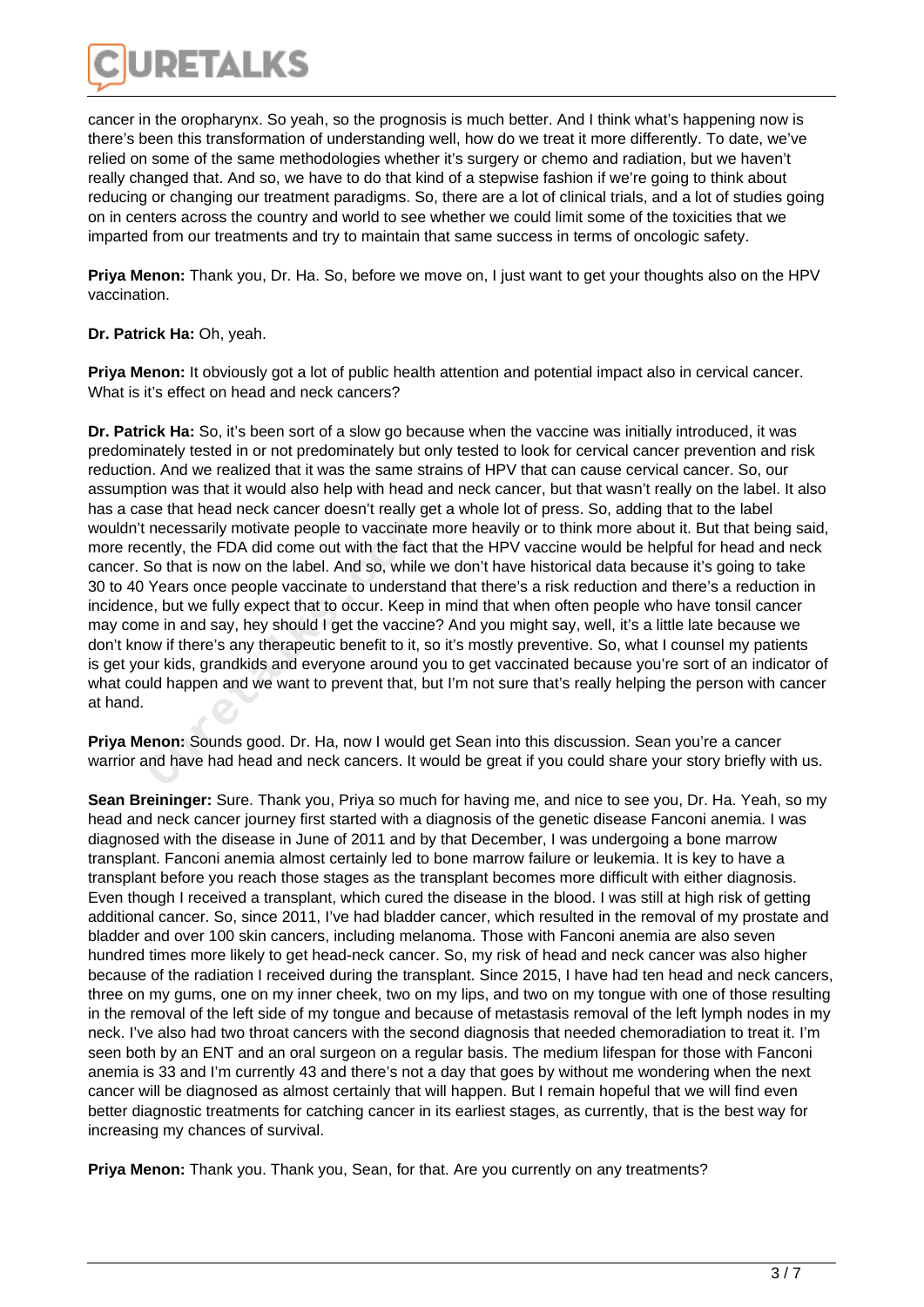

**Sean Breininger:** My last treatment for head and neck cancer was oral cancer I had back in August of last year that was able to be removed by surgery.

Priya Menon: Okay. I see you have quite a few questions on treatment. So, I'm going to let you ask them.

**Sean Breininger:** Sure. And some of these might overlap with what you've already said, Dr. Ha but I'll go. Any new trends in diagnosing patients with head and neck cancer? For example, I've had brush biopsies done, that have caught oral cancers and in the very earliest stages, but I wonder if there are others.

**Dr. Patrick Ha:** Yes, I'm coming down, I think again, there are different subsites, where different things, and testing modalities may be relevant. I think for oral cancer lot of it ends up being visual. So, we do end up in sounds like you're being seen regularly by several teams to look around for white patches that don't belong or persist. That's something that people at home can do, they can open up the mouth, look around, and take a flashlight. It can be kind of scary because you're not always used to look at your own mouth. So, you'll need the help of experts, but if you notice a patch or something that hurts, or an ulcer then certainly can bring that to someone's attention and a biopsy can be performed. I think, in terms of novel areas of exploration for diagnosis, putting oral cancer, a lot of it is looked at either staining agent. So, sometimes I don't know if your practitioner uses but they can use like iodine-based solutions or dilute and blue or dies that basically help kind of coat the area and then point to areas of concern. So, those are kind of oldfashioned in a way these solutions have been around for hundreds of years. And now the question is, are there newer sort of molecular type agents that we could use to help identify cancers. Imaging is a little bit hard because with scans there's only a certain limit of the resolution that you can have in your eyes are better than what the scans are going to show particularly because it usually starts on the surface. So, scans will show deeper things, but they kind of are limited to things that are lying on the surface or flat. So mostly, I think the trend on oral cancer is going to be towards looking at different agents, we can paint or coat, or different lights or dies, different laser wavelengths so that we can use to help our eyes notice the areas of concern. When it gets to HPV, that is a bit different because now we have a totally different marker, that shouldn't belong. And so one new thing that's come up is using blood tests so we can actually test and see little fragments of the HPV DNA circulating around the bloodstream and it's not good for screening because again it's pretty rare. And there may be instances where people have some exposure but doesn't mean there's cancer. But then the presence of a mass or cancer, we can use that in the surveillance phase. So, it's even treated, but we can use that blood test to say, okay, that HP level should be 0 now, and if it starts to keep up, then we know that there's something going on. So, there are certainly different circulating markers that can exist, and there are some companies who are doing customized markers. So, for example, if your cancer had a certain fingerprint or signature of its DNA, they would test that at the start and then they would look in the bloodstream to see if they can see those same markers as well. So again, it's still kind of an early phase but you can imagine that you might have a day when rather than getting scans or even exams like you do the blood test and then only when that turn positive or showed something of concern, only then need to look further, but that would allow us to look find things early. cause with scans there's only a certain lim<br>an what the scans are going to show part<br>*i* deeper things, but they kind of are limite<br>trend on oral cancer is going to be towar<br>lights or dies, different laser wavelengths<br>When

**Sean Breininger:** Sure, and with diagnosing, are there any new treatments for head and neck cancer that has emerged over the past couple of years?

**Dr. Patrick Ha:** So, there's different classes. So, I'd say on the surgical side we are definitely doing a lot of endoscopic type of approaches. And I'm sure you've heard of the surgical robot and that endoscopic tool allows us to work around corners with high visualization and the instruments are kind of everything smaller. So that with that, miniaturization we can actually get to places just through the mouth that we wouldn't have before. I'd say that the radiation side, they're different radiation modalities. So, you might have heard of proton therapy, which is a different way of delivering the radiation energy that hopefully will lead to fewer side effects. Proton centers are still kind of emerging, so it's not like they're in every town but we'll see what happens. And whether that technology sort of sticks for head and neck cancers. On the medical oncology side, I think the biggest thing that has changed is immunotherapy and that has happened for maybe the past five years or so where our understanding that there's an immune component to how these cancers arise or progress, and that we can actually unlock your own immune system to go fight cancer has been really intriguing. Because, as you might imagine with chemotherapy, for example, we give the drug and cancer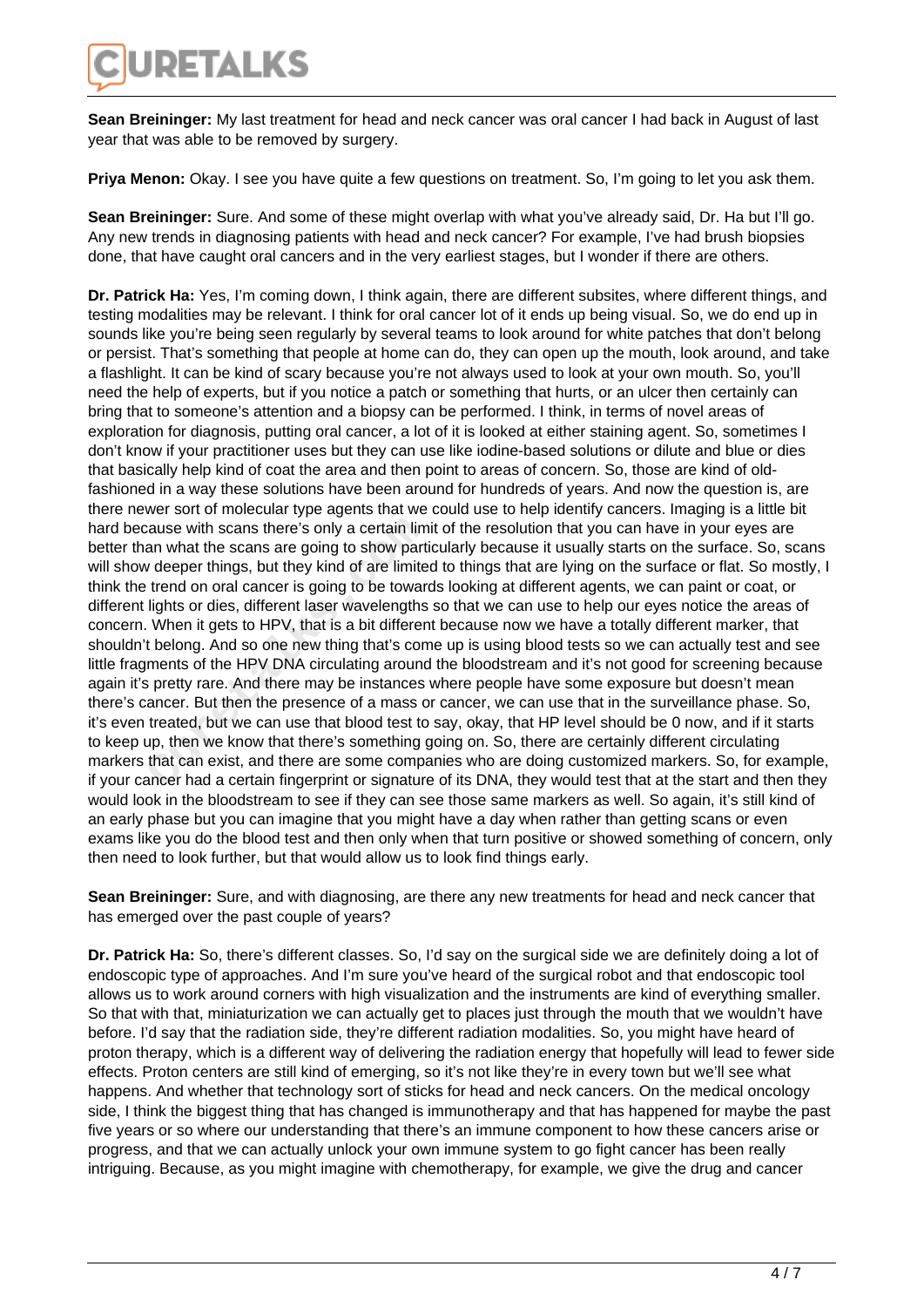

responds, but then, once you stop the drug or cancer get smart and kind of develops resistance then that drug is no longer useful. For immunotherapy, the concept is that if your immune system can go attack it, it can recognize and attack cancer, then it's like you trained your own body to do what it needs to do. So, you can almost release and stop giving the treatment and you might still have durable effects. So, we've had patients on this, where the tumors can seemingly magically disappear, but it also can stay that way. Because it's not just that when you stop the drug that there's not a lingering effect. In fact, you train the body to kind of do what it needs to do. So that is a huge area of investigation of different combinations, different types of drugs and also understanding, when to give it, do we only give at the end, we give it at the beginning or middle, and how do we combine that with our current treatments?

**Sean Breininger:** Also, we hear a lot about CRISPR gene editing in the news. Do you think that will become a treatment option for head and neck cancers?

**Dr. Patrick Ha:** It depends on the subset of cancer. So, for example, and even for Fanconi anemia since what you have, there are still many variants of it. So, it could be that for something like that, where it's truly a genetic disorder, the idea or the concept that we could replace and fix that gene. And then get those cells to kind of behave appropriately that would be amazing. So yeah, there could be some possibility of that down the road. I mean there are obviously a lot of technologies that would need to be developed to make that reality. The issue is that for most of the other head-neck cancers, it's not a simple switch. It's not just one gene that leads to one problem and then that leads to cancer. It's usually a combination and a mix of all sorts of different types of genes. So, although we said for the blood test, that it would be kind of crazy to try to understand what the tumor is, and then find it in the bloodstream and be able to use that as a marker and we're starting actually to do that now. So, you could envision a time when there was like a series of different gene-editing tools that you could use for different variants of genes and then apply a custom level of that to different patients depending on what their errors were. So, it's possible. I don't want to say it's not possible, but it's not let's say the first thing that they're going to try, you know there are certain disorders that have just one hook and then you can change it and then it might lead to the desired result. But the head and neck cancers in general, tend to be a little more complicated. stand what the tumor is, and then find it in<br>arting actually to do that now. So, you cou<br>ting tools that you could use for different<br>patients depending on what their errors w<br>ot let's say the first thing that they're goin<sub></sub>

**Sean Breininger:** With all these diagnoses my wife, Allison has been by my side as my primary caregiver. Do you have any words of advice for caregivers of patients with head and neck cancer?

**Dr. Patrick Ha:** Oh sure. Yeah. I mean the moment we meet someone from their initial diagnosis. I tell them to look it's going to be a long road, we're going to end up on the good side of it and we're going to do everything we can, but that none of it is easy. So, none of the therapies that we've talked about briefly, whether it's surgery, radiation, chemo, they all have different side effects. They all have different processes as they unfold, and we know that we're taking a toll on the patients, and we are causing a lot of harm with the hope of trying to bring back some normalcy to your life. But the caregivers often get forgotten, so I think I love it when I see patients together with their spouses or caregivers, friends, and family, and I know that covid is impacted some of that, but hopefully, we're getting back to where we can see people in person and together. But I do spend time to talk with them and just check in to make sure they're doing okay. We have a lot of support networks. So, I think that for these support groups that we often participate in and host, we encourage everyone to come, families and loved ones are often on the line. Now, again now it's mostly Zoom like this, but it allows everyone to participate in sort of understand that while you're the one going through all these treatments unfortunately that they're also shouldering quite a bit of burden. So, it is important not to forget that it's a team effort.

**Sean Breininger:** As a doctor, what hopeful messages do you have for us head and neck cancer survivors?

**Dr. Patrick Ha:** Well, I think that first off, the diagnosis can be scary. So, I think oftentimes I hope we provide is that we know what's going on. And I think that initial visit, it just by the nature of the fact that this is fairly rare that you don't often have many friends who have gone through this or people you know that you can talk to and say what to expect. So, having that visit to understand the landscape of what needs to be done, how am I going to do? Just understand the plan basically is sort of the first step in the whole process. But I think that the hope is that everyone understands that everything we do is for a purpose. So, the harm that we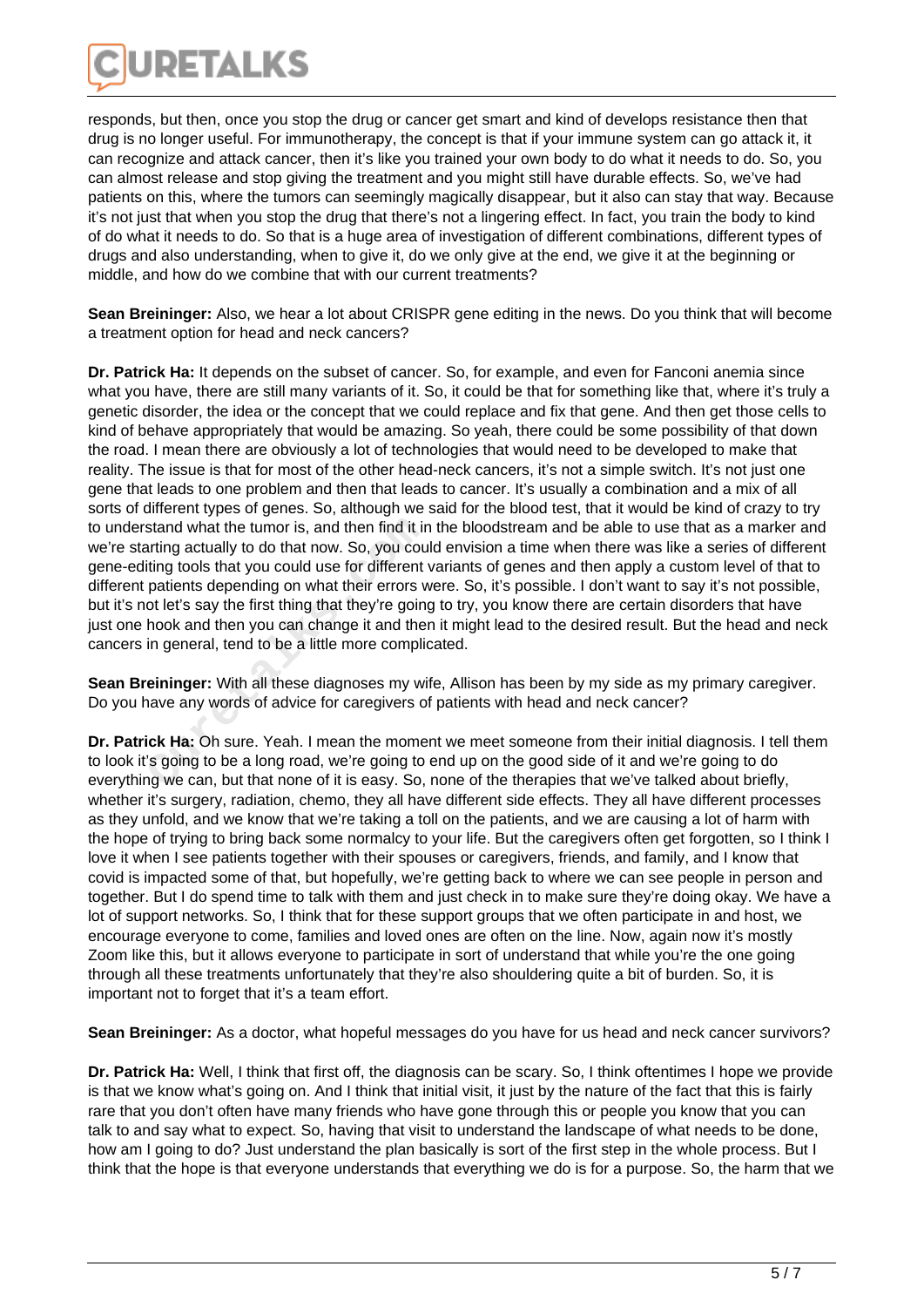

cause is for the good that we hope to get at the end like we hope to reap those benefits. I think what's also wonderful, especially I'm spoiled working here at UCSF is that it's a team, so I don't ever view the surgeon is the one who's going to go in and take everything out because oftentimes we don't. As you've alluded to there are some cancers that you had surgically managed but there are some that are not, that we will go hey, this is a better case for radiation or chemo. And so, working within that team is also, I think very comforting to the providers, but also to the patient's so that you all understand that there's like a hundred different heads, thinking about your cancer and how to best treat it and then how to manage those side effects. And so, I think understanding that when you meet the following specialist and you meet the dental oncologist, you meet the social worker, the nursing, all these folks who are taking part in your care, you understand that you're being thought of not just as a disease, as cancer but more so that there's a comprehensive look into cancer that you have. So, I think all those things provide hope, and then not to mention the fact that we're still innovating, we're trying to collect tissues and do research in the lab and trying to make a difference. I think in a way that we do with our hands but also then with our minds, once we start thinking about disease more deeply and how to try novel therapeutics and introduce that to patients.

## **Sean Breininger:** I think those are mine. Yep.

**Priya Menon:** Thank you, Sean. Those are great questions. Dr. Ha I'm just going to take a little step back and go back. I know you spoke a lot about the treatments on Sean's questions. Like I just want to know, just elaborate a little bit on that. So, imagine somebody who's just been given a diagnosis, right. What would be the general approach in terms of what's common and what's different based on specific situations I think for head and neck cancer preservation of function plays a very important part, like swallowing, nutrition, voice, etc.? And I know you've talked about a whole team who actually manages this. So, a little bit on that would be helpful.

**Dr. Patrick Ha:** Yeah, sure. So, we are sort of alluding to it, but depending on the sub-site, we may or may not favor surgery over non-surgical approaches. So, it's often the case. And there's sometimes where split down the middle, where we could do this, we could do that. It just sort of depends. So, a lot of what we do in the office is explaining the nuances of the differences, you'll often meet all the folks taking care of you and who have some opinion about what's maybe the best treatment plan for you. And then we coordinate with something called a tumor board. And I believe that most places do something similar to this, but we all meet in a room. Well, now it's on Zoom. But we meet and we talk about people. We discuss their disease, we look at the Radiology, we confirm the pathology, and those nuances can often make a difference in our thinking of what's the best treatment plan. Sometimes you have to make tough decisions on maybe the best cure would be removing the voice box, but then that person would be left altered and maybe not able to work or do the things that they enjoy doing. So maybe in those situations would even accept the slightly less optimal, cure regimen, but an attempt to try to preserve their function. So, these are pretty difficult conversations to have, they're difficult to understand, because how do you explain what it's like to have a laryngectomy, how do you explain what the voice would sound like afterward. And this is where I think patient advocates like yourself, Sean are so important. So, we have many patients for example, on laryngectomy. So, we said, look I'll talk with any patient who comes through, I know what they're going through. They can see what I'm like and help them understand, at least, I think that's so important. As we can only approach it so much medically, when we tend to talk, I guess I think about cancer and all the technicalities of what I'm about to do. But sometimes it's easier to show what it's going to be like just by meeting someone who had it done. So yeah, there are so many different aspects to it. And so that's why we've created such a big team here, but it really is through communicating not just with the patients and families, but with each other, the care team as we think about like, what is happening right now, what are we trying to optimize, how we achieve the best chance of cure, but also preserve their function and their sense of self. d neck cancer preservation of function plad I know you've talked about a whole tear<br>ul.<br>**Cult Ha:** Yeah, sure. So, we are sort of all<br>**Cult Ha:** Yeah, sure. So, we are sort of all<br>**Cult Example 1** is explaining the nuances

**Priya Menon:** Thank you, Dr. Ha. One last question before we wrap up for today. If you have to pick one research, that's particularly exciting for you right now, which one? What would it be?

**Dr. Patrick Ha:** Well, so I'm kind of a higher side, so a lot of my research focuses on salivary cancer. But obviously, I'm a hand in so many different areas of research. I'll broadly say that the field of clinical trials is something that is extremely exciting, and I've got to see that more and more here at UCSF. But the thought